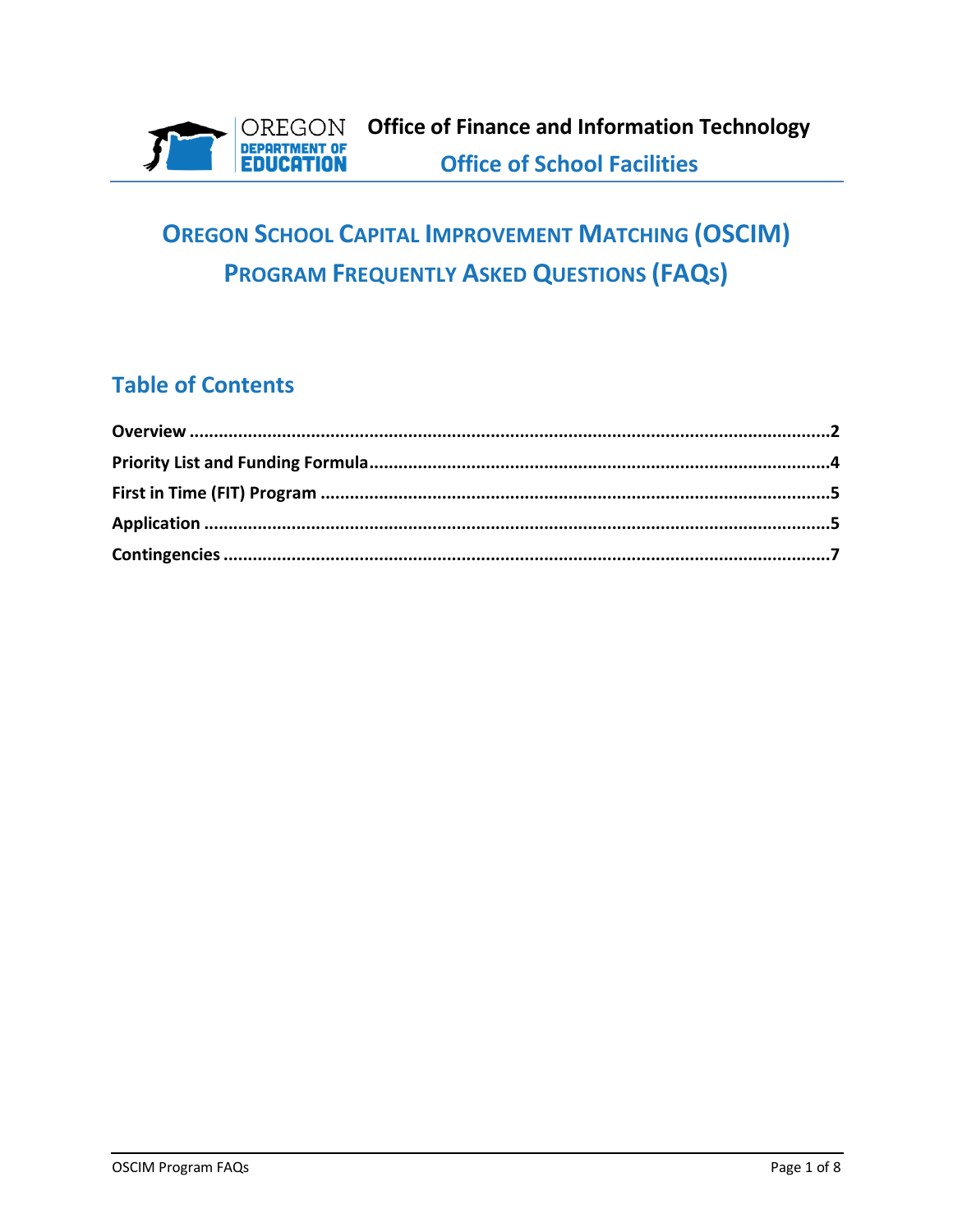#### <span id="page-1-0"></span>**Overview**

- 1. What is the source of funding for the OSCIM Program? How much funding is available?
	- a. The program is funded by state-issues GO bonds. The legislature approves the amount of bonding authority for the program each biennium.
- 2. What is a General Obligation (GO) bond?
	- a. Municipal Securities Rulemaking Board's Explanation of a General Obligation Bond: "Typically refers to a bond issued by a state or local government that is payable from general funds of the issuer, although the precise source and priority of payment for general obligation bonds may vary considerably from issuer to issuer depending on applicable state or local law. Most general obligation bonds are said to entail the full faith and credit (and in many cases the taxing power) of the issuer, depending on applicable state or local law. General obligation bonds issued by local units of government often are payable from (and in some cases solely from) the issuer's ad valorem taxes, while general obligation bonds issued by states often are payable from appropriations made by the state legislature."
- 3. Are charter schools eligible to receive the match?
	- a. No. Charter schools do not have the authority to issue GO bonds so they are not eligible to participate in the OSCIM Program.
- 4. What funds can a district use to match the state funds?
	- a. A district can only use GO bond funds to match the OSCIM Program.
	- b. The OSCIM Program will match the lesser of total proceeds from the sale of the local GO bond, exclusive of underwriter's discount, and other costs of issuance, or the original amount requested by the district in its application.
		- i. Example A: A district receives an initial commitment for \$2 million and the district sells the bonds at a premium for \$2.2 million. The OSCIM Program will only match the \$2 million initial commitment.
		- ii. Example B: A district receives an initial commitment of \$2 million. District sells bonds for \$1.9 million, but has a premium of \$200,000 for a total sale of \$2.1 million, after costs of issuance. The OSCIM program will match up to the \$2 million initial commitment.
- 5. Can a district use a bond that is strictly intended to refinance current general obligation debt as a basis for an OSCIM Program application?
	- a. No.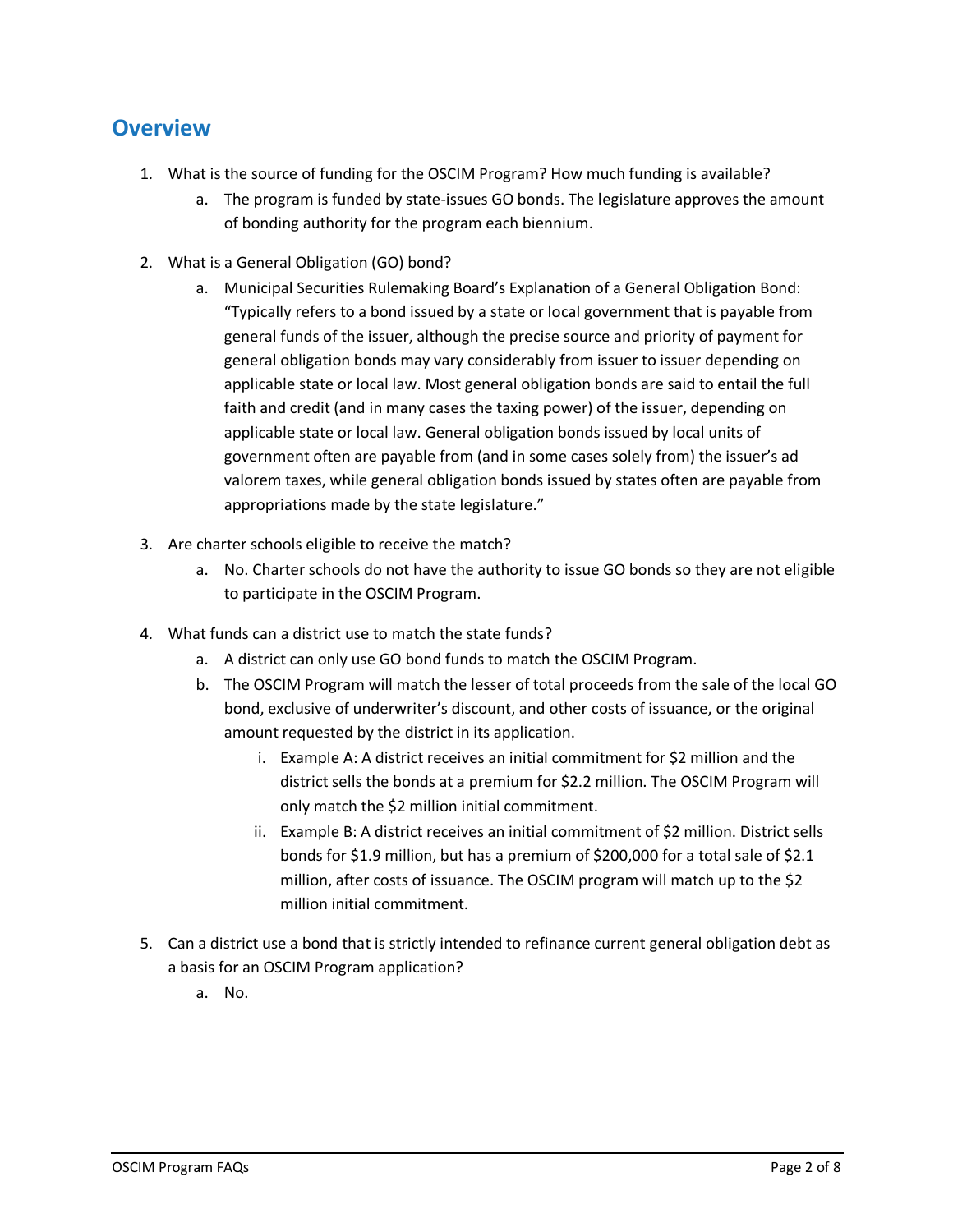- 6. Can districts use OSCIM Program funds to match a bond that also includes the reimbursement of previously incurred capital costs?
	- a. Possibly. For example, a district purchased land a year ago in anticipation of building a new school, and used short term financing to purchase the land. Subject to Department approval, the OSCIM Program will match a bond that includes the reimbursement of the land purchase as a use of the bond proceeds. The Department approval is to ensure that the Department is complying with its constitutional and statutory requirements. However, if a bond is a combination of new capital construction and refinancing old debt, then only the new capital construction can be matched by the OSCIM Program.
- 7. If a district receives voter approval for an amount of bonds that they anticipate selling in series over a few years, can that district apply more than once for matching funds?
	- a. No. Districts may only apply for matching funds one time per bond election.
- 8. Can a district use a successful election as a basis for future OSCIM Program funds?
	- a. No. The goal of the program is to provide incentives to local voters to invest in their school facilities. To create equity across time, the OSCIM Program needs to ensure that funds are available for each election in a biennium. If a district were permitted to use a successful election earlier in the biennium as a basis for future applications, then that would disadvantage the districts that waited to apply for the OSCIM Program later in the biennium.
- 9. What are the matching limits should a district receive a commitment?
	- a. The OSCIM Program will match a school district's local GO bond one-to-one up to \$4 million of local GO bond, or the amount approved in the local bond sale, whichever is less. After that, the OSCIM Program will match district's local GO bonds between \$4 million and \$8 million depending on the Funding Formula. The Funding Formula and Priority List are available on the OSCIM Program [webpage.](https://www.oregon.gov/ode/schools-and-districts/grants/Pages/OSCIM-Program.aspx)
- 10. How will the funding be distributed?
	- a. As described in Senate Bill 447, the funding will be split into two different funding pools. The first pool will contain 60% of the net bond proceeds and will be awarded to districts that pass a local GO bond based on the Priority List established by the Office of School Facilities. The second pool will contain 40% of the net proceeds and will be awarded to districts that pass a local GO bond based on a First in Time (FIT) program.
- 11. Can a district apply for both the Priority List funding and First in Time funding?
	- a. Yes. Districts will provide one application in which the criteria for both the Priority List and First in Time funding will be applied. A district may be awarded funds from one source of funding, the other, or a combination of the two.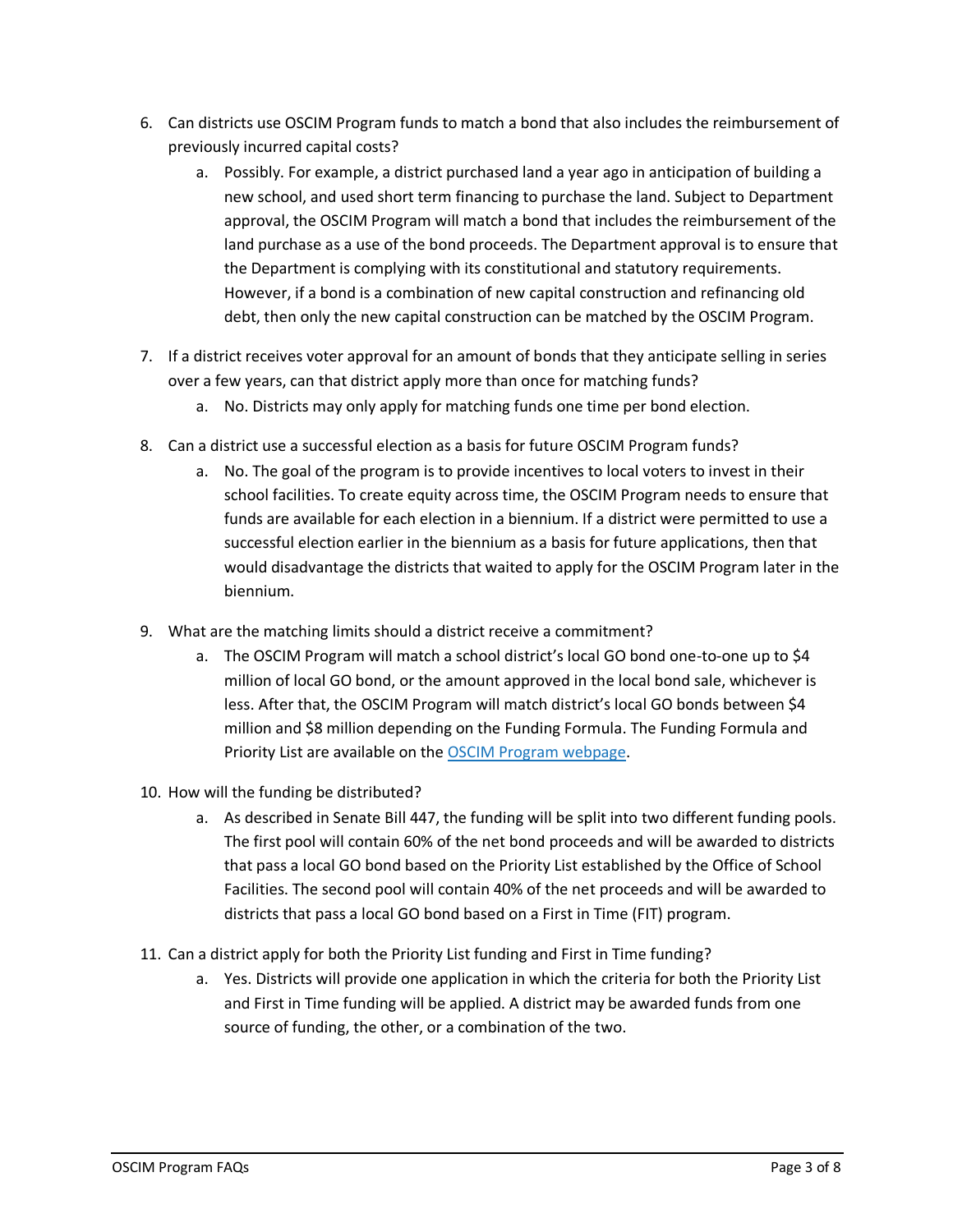- 12. Will districts be partially funded if there are not enough funds to meet the demand?
	- a. Yes. The goal of the initial commitment is to provide a full match. However, if there are not enough funds to provide a full match, then the last district in line will receive a partial commitment.
	- b. If there are funds available because a district did not have a successful election, then the funds will be distributed as follows:
		- i. Districts with a partial commitment and a successful election will be made whole;
		- ii. Districts will be provided funds if they had a successful election in the order they appear on the waitlist.
- 13. How often can districts apply?
	- a. A district that receives a commitment, passes a bond, and meets all other program requirements may not apply for another commitment for the next six years.

## <span id="page-3-0"></span>**Priority List and Funding Formula**

- 1. What is the Priority List?
	- a. The Priority List ranks each district in terms of funding priority based on the district's total assessed value, number of students in poverty, and extended weighted Average Daily Membership (ADMw), as prescribed in Senate Bill 447. It also shows the amount of funds that could be awarded to each district, as determined by the Funding Formula.
- 2. What is the purpose of the Priority List?
	- a. The purpose is to give school districts that have low total assessed value and high poverty a better chance of receiving a matching grant when they go for a local GO bond.
- 3. How are the Priority List and Funding Formula calculated?
	- a. The Priority List and Funding Formula Explanation can be found on the [OSCIM Program](https://www.oregon.gov/ode/schools-and-districts/grants/Pages/OSCIM-Program.aspx)  [webpage.](https://www.oregon.gov/ode/schools-and-districts/grants/Pages/OSCIM-Program.aspx)
- 4. How will I know where my school district is on the Priority List?
	- a. The Priority List can be found on the [OSCIM Program webpage.](https://www.oregon.gov/ode/schools-and-districts/grants/Pages/OSCIM-Program.aspx)
- 5. When and how often will the Priority List be updated?
	- a. The Priority List will be updated once a biennium to ensure that all districts are using the same list for each bond election. The list will be updated once all outside variables, including total assessed value and poverty information, have been updated from their respective sources. The updates will be done using the same year's information for all sources of information. The update will occur by June 1 for the next biennium.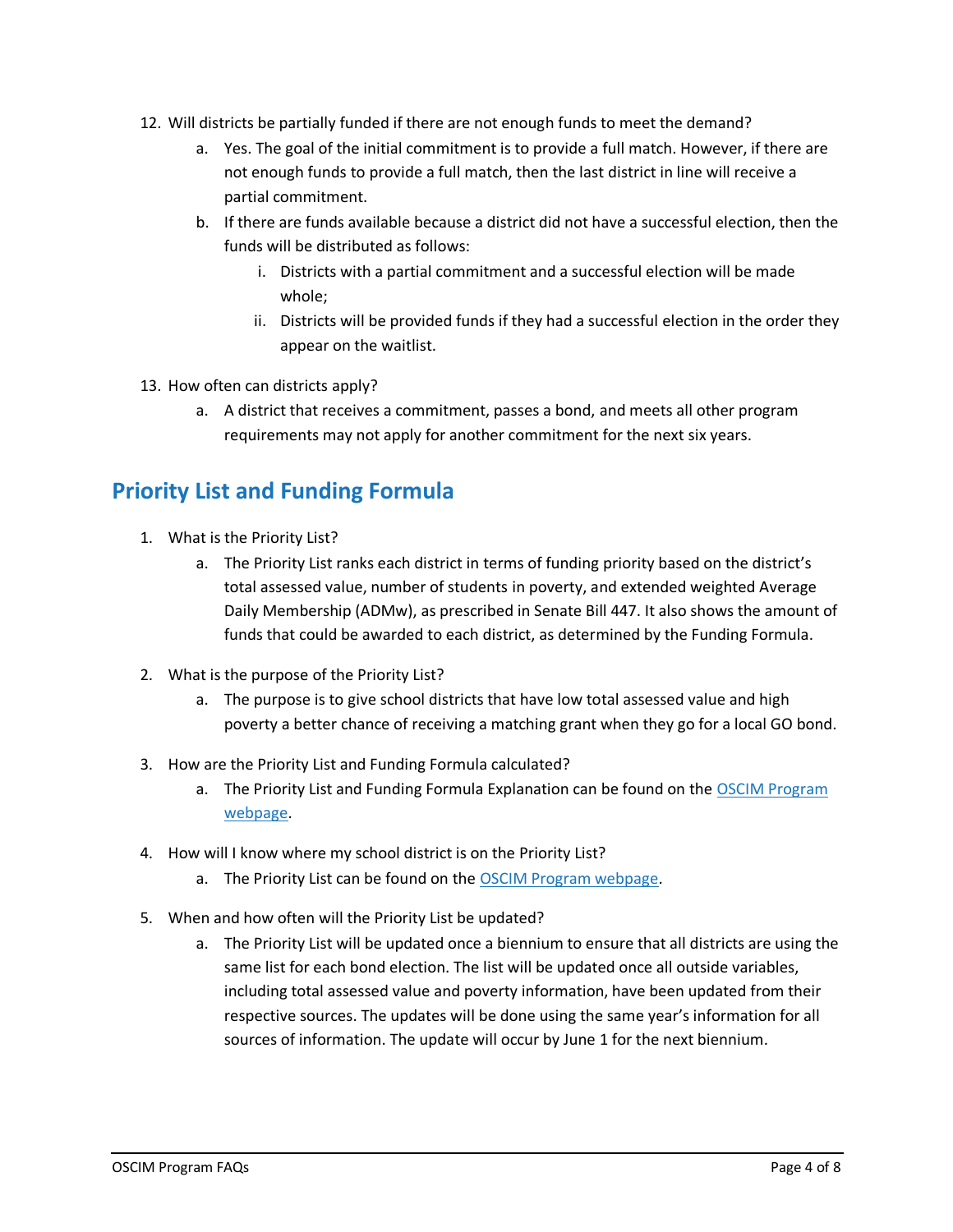- 6. What sources of data are used in the Funding Formula?
	- a. The U.S. Census Bureau provides the poverty numbers and the Oregon Department of Revenue provides the total assessed values. All ADMw information is provided by the Oregon Department of Education.
- 7. Can I appeal my district's placement on the Priority List?
	- a. No, all determinations using the Priority List and Funding Formula are final and based on state law.
- 8. Is there a chance that a district will qualify for the program, but not receive an award?
	- a. Yes. It is fully anticipated that there will not be enough OSCIM Program funds to match all districts that apply in a given funding cycle. When that happens, the districts that applied but did not get a match will be placed on a waiting list.

#### <span id="page-4-0"></span>**First in Time (FIT) Program**

- 1. How will the Office of School Facilities (OSF) define First in Time?
	- a. The OSF will define First in Time using a lottery process. The OSF will designate specific periods of time such that all applications received within a given period of time will be considered to have been submitted at the same time. This will increase equity.
	- b. Applications submitted between 8:00 AM and 12:30 PM will be considered submitted first.
	- c. Applications submitted between 12:31 PM and 5:00 PM will be considered submitted second.
- 2. How will the Office of School Facilities (OSF) make commitments to districts under the First in Time Program?
	- a. The OSF will consider all completed applications received within a given time period as received at the same time. If there is enough funding to cover all of the applications, then all districts will receive a commitment. If there is not enough funding to cover all the applications in a given time period, then the OSF will determine which districts will receive commitments based on a lottery.

## <span id="page-4-1"></span>**Application**

- 1. Where can I find the application for the OSCIM Program?
	- a. The application can be found on the [OSCIM Program webpage.](https://www.oregon.gov/ode/schools-and-districts/grants/Pages/OSCIM-Program.aspx)
- 2. Do I use the same application for the First in Time and Priority List portions of the funds?
	- a. Yes.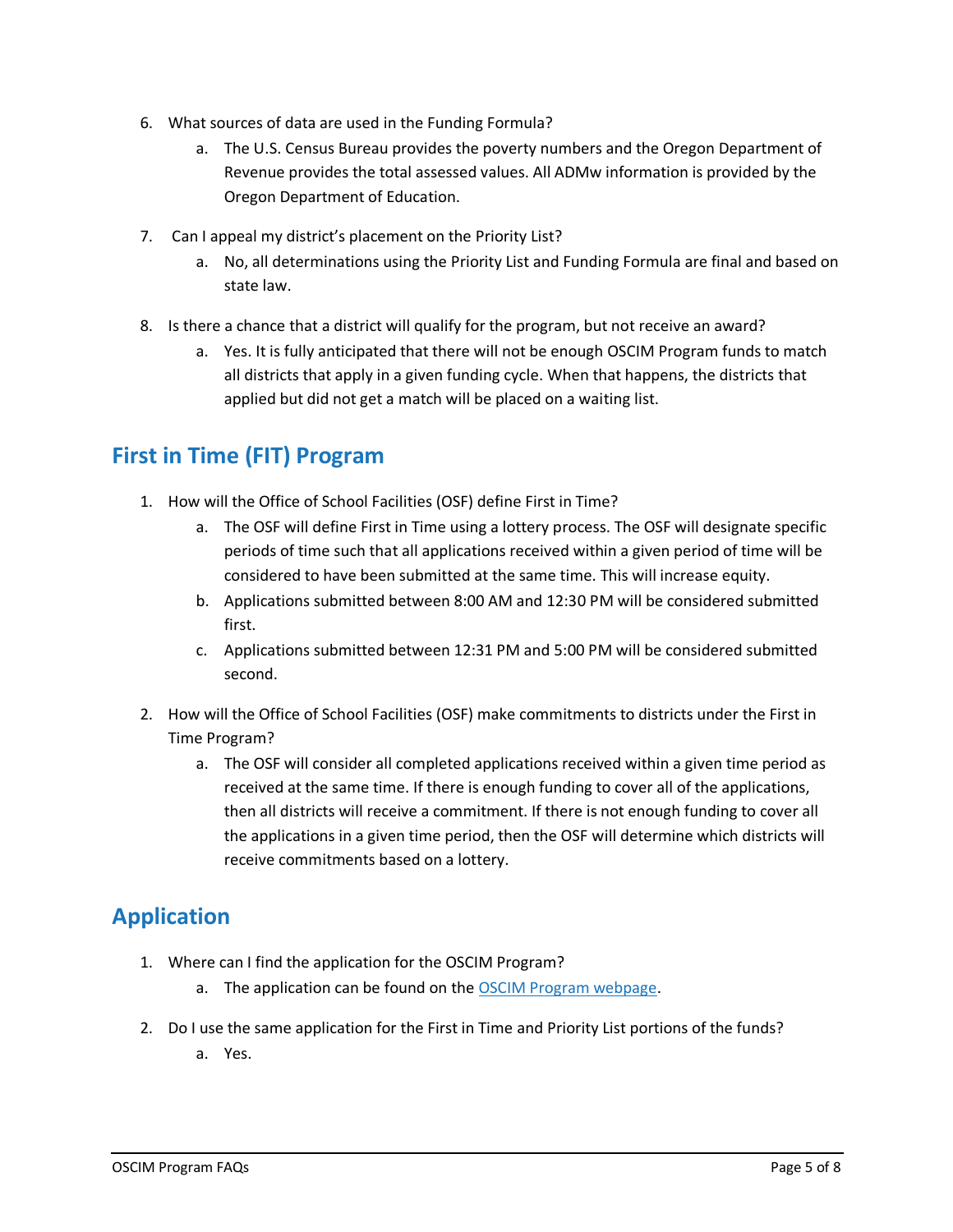- 3. When are the applications due?
	- a. The due dates for the applications are as follows:

| <b>Application</b><br><b>Requirement</b>            | <b>November</b><br><b>Elections</b> | <b>May</b><br><b>Elections</b> |
|-----------------------------------------------------|-------------------------------------|--------------------------------|
| <b>Facilities Assessment</b><br>and Long-Range Plan | July 1                              | December 1                     |
| <b>OSCIM Program</b><br>Application                 | July 15                             | December 15                    |

- 4. What time on the due date are the applications due?
	- a. Applications must be submitted **no earlier** than 8:00 AM and **no later** than 5:00 PM on the due date.
- 5. What if one of these dates falls on a weekend or holiday?
	- a. If one of these dates falls on a weekend or holiday, the applications will be due on the preceding Friday.
- 6. Are districts required to submit a Facilities Assessment and Long-Range Facility Plan as part of the OSCIM Program?
	- a. Yes. Senate Bill 447 requires that districts submit these documents as part of the program.
- 7. What must these documents contain?
	- a. The Facilities Assessment must meet all requirements listed in [OAR 581-027-0023\(8\),](https://secure.sos.state.or.us/oard/view.action?ruleNumber=581-027-0023) which includes the requirements in [OAR 581-027-0035.](https://secure.sos.state.or.us/oard/view.action?ruleNumber=581-027-0035)
	- b. The Long-Range Facility Plan must meet all requirements listed in [OAR 581-027-0023\(7\),](https://secure.sos.state.or.us/oard/view.action?ruleNumber=581-027-0023) which includes the requirements in [OAR 581-027-0040.](https://secure.sos.state.or.us/oard/view.action?ruleNumber=581-027-0040)
- 8. Why are the Facilities Assessment and Long-Range Facility Plan due before the OSCIM Program application?
	- a. The due date provides the Office of School Facilities time to ensure that the documents meet all requirements and also gives the school districts some time to correct any deficiencies in their submission.
- 9. If a district does not submit a Facilities Assessment and Long-Range Facility Plan can they still apply for an OSCIM Program grant?
	- a. No. These documents are required for the OSCIM Program and an application that does not have these documents will not be considered.
- 10. May a school district receive assistance in filling out its application?
	- a. Yes. The Office of School Facilities will answer questions about the application up until the application due date. For OSCIM Program application assistance, please contact [Michael Elliott](mailto:Michael.S.Elliott@ode.state.or.us) via email or at 503-947-5627.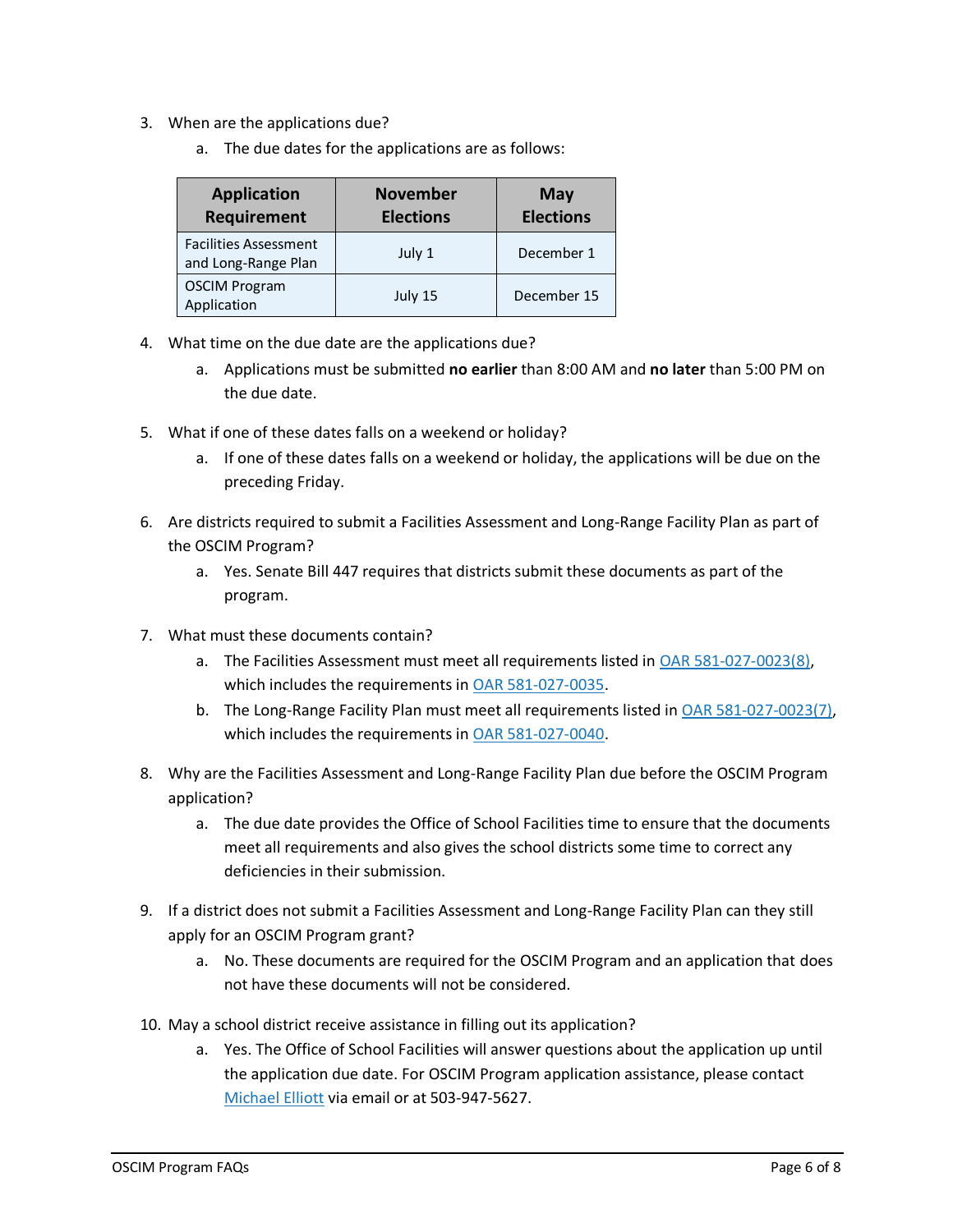- 11. How can districts submit their applications?
	- a. Districts must submit their applications via e-mail to the [Office of School Facilities.](mailto:ode.schoolfacilities@ode.state.or.us)
- 12. What happens at the application due date?
	- a. At the application due date, the Office of School Facilities will no longer provide assistance to school districts for the application process. Applications will be recorded when they are received by the time stamp on the e-mail.
- 13. What will the school districts have to do in order to receive the match?
	- a. In addition to passing a local GO bond, the school district must also comply with all of the provisions of the Grant Agreement and any applicable rules and statutes.
- 14. Where can I get assistance in marketing and drafting my GO bond measure text?
	- a. A bond counsel firm will be able to assist with the drafting of the ballot title. Campaign and communications consultants can assist with marketing needs. Additionally, the Oregon School Boards Association (OSBA) retains a listing of districts that have been successful in the past and are also a good resource.

#### <span id="page-6-0"></span>**Contingencies**

- 1. What happens when a school district that was awarded an OSCIM Program matching grant fails to pass a bond?
	- a. Districts will not receive actual funds until voters approve a local GO bond measure and the district signs a grant agreement. Thus, if the OSCIM Program commits to a district and the district does not pass its local GO bond, then those funds will not be distributed to that district. Instead, the funds will be awarded to the next district on the waitlist that passed a bond.
- 2. Why will the funds be awarded to the next district in line instead of rolled forward to the next funding cycle?
	- a. There are three reasons for this:
		- i. First is that if funds keep being rolled forward to the next election, then at the end of the biennium, it is possible that the OSCIM Program will have leftover funds because not enough districts passed a bond. It would be difficult to sort back through the elections to determine which districts that passed a bond should receive the matching grant.
		- ii. Second is that while the primary goal is to encourage districts to pass bonds, the secondary goal is to provide state funding to help address the significant deferred maintenance backlog in Oregon schools. By providing the funds to the next district in line that passed a bond, the OSCIM Program is achieving that objective.